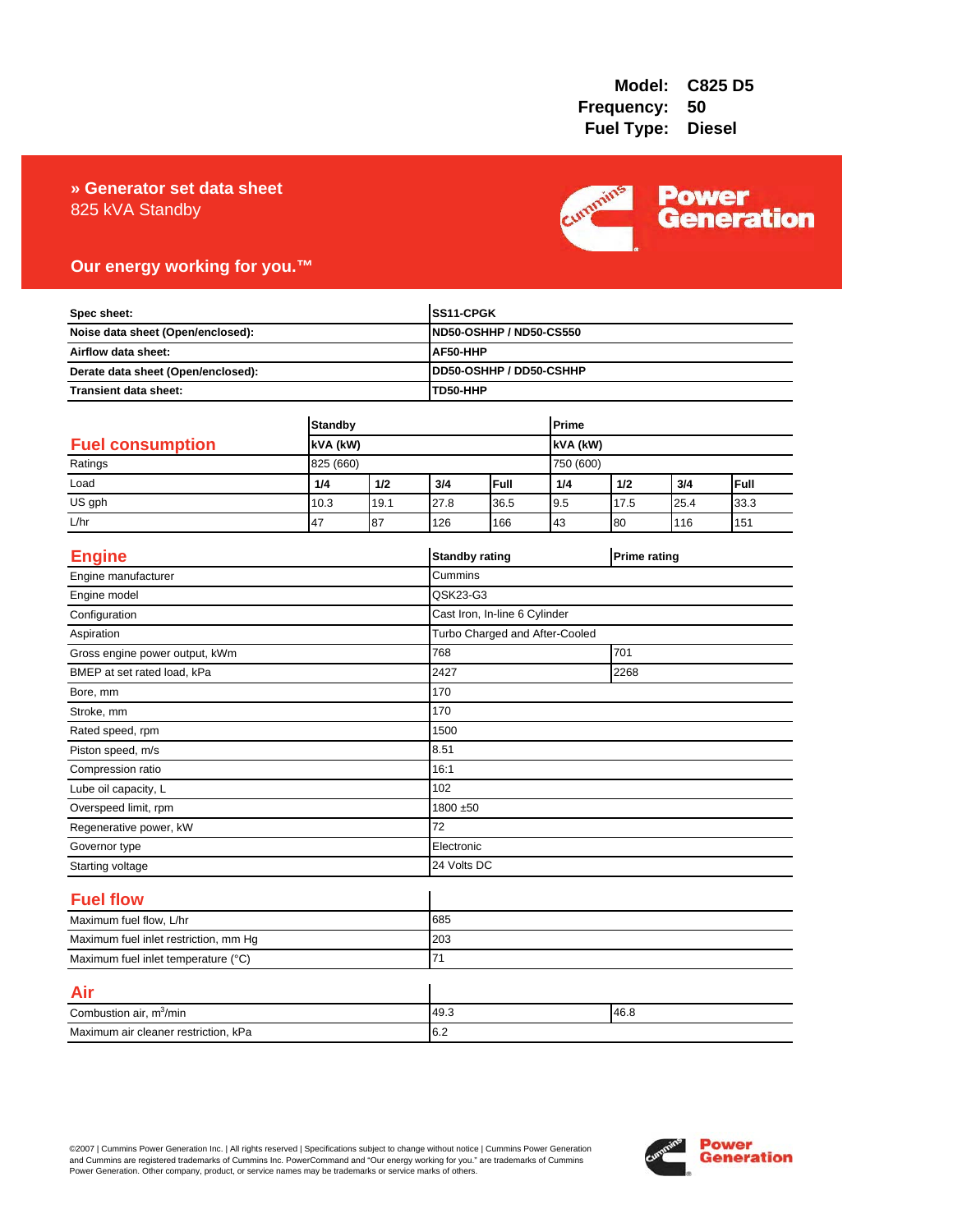| Exhaust                                   | <b>Standby rating</b> | <b>Prime rating</b> |
|-------------------------------------------|-----------------------|---------------------|
| Exhaust gas flow at set rated load, m/min | 140.                  | 131                 |
| Exhaust gas temperature, C                | 550                   | 541                 |
| Maximum exhaust back pressure, kPa        | 10.1                  |                     |

 $\overline{\phantom{a}}$ 

### **Standard set-mounted radiator cooling**

| Ambient design, C                                 | 50    |       |
|---------------------------------------------------|-------|-------|
| Fan load, KW <sub>m</sub>                         | 16    |       |
| Coolant capacity (with radiator), L               | 89    |       |
| Cooling system air flow, m3/min @ 12.7mmH2O       | 14.7  |       |
| Total heat rejection, BTU/min                     | 20965 | 19196 |
| Maximum cooling air flow static restriction mmH2O | 19.1  |       |

# **Open set derating factors kVA (kW)**

Note: Standard open genset options running at 400V, 150m above sea level. For enclosed product derates, please refer to datasheet - DD50- CSHHP.

|                                     | $27^{\circ}$ C | $40^{\circ}$ C | 45°C        | $50^{\circ}$ C | $55^{\circ}$ C |
|-------------------------------------|----------------|----------------|-------------|----------------|----------------|
| <b>Standby</b>                      | 825 (660)      | 825 (660)      | 805 (644)   | <b>RTF</b>     | <b>RTF</b>     |
| Prime                               | 750 (600)      | 750 (600)      | 732.5 (586) | <b>RTF</b>     | <b>RTF</b>     |
| Weights*<br>Open<br><b>Enclosed</b> |                |                |             |                |                |
| Unit dry weight kgs                 |                |                | 6387        | N/A            |                |

| Unit<br>: kas<br>weinht<br>wet<br>$\sim$ | 6528 | IN/A |
|------------------------------------------|------|------|
|                                          |      |      |

\* Weights represent a set with standard features. See outline drawing for weights of other configurations

| <b>Dimensions</b>                | Length | Width | <b>Height</b> |
|----------------------------------|--------|-------|---------------|
| Standard open set dimensions     | 4266   | 1879  | 2052          |
| Enclosed set standard dimensions | N/A    | N/A   | N/A           |

## **Genset outline**

### **Open set**



#### **Enclosed set**



Outlines are for illustrative purposes only. Please refer to the genset outline drawing for an exact representation of this model.

©2007 | Cummins Power Generation Inc. | All rights reserved | Specifications subject to change without notice | Cummins Power Generation and Cummins are registered trademarks of Cummins Inc. PowerCommand and "Our energy working for you." are trademarks of Cummins<br>Power Generation. Other company, product, or service names may be trademarks or service marks o